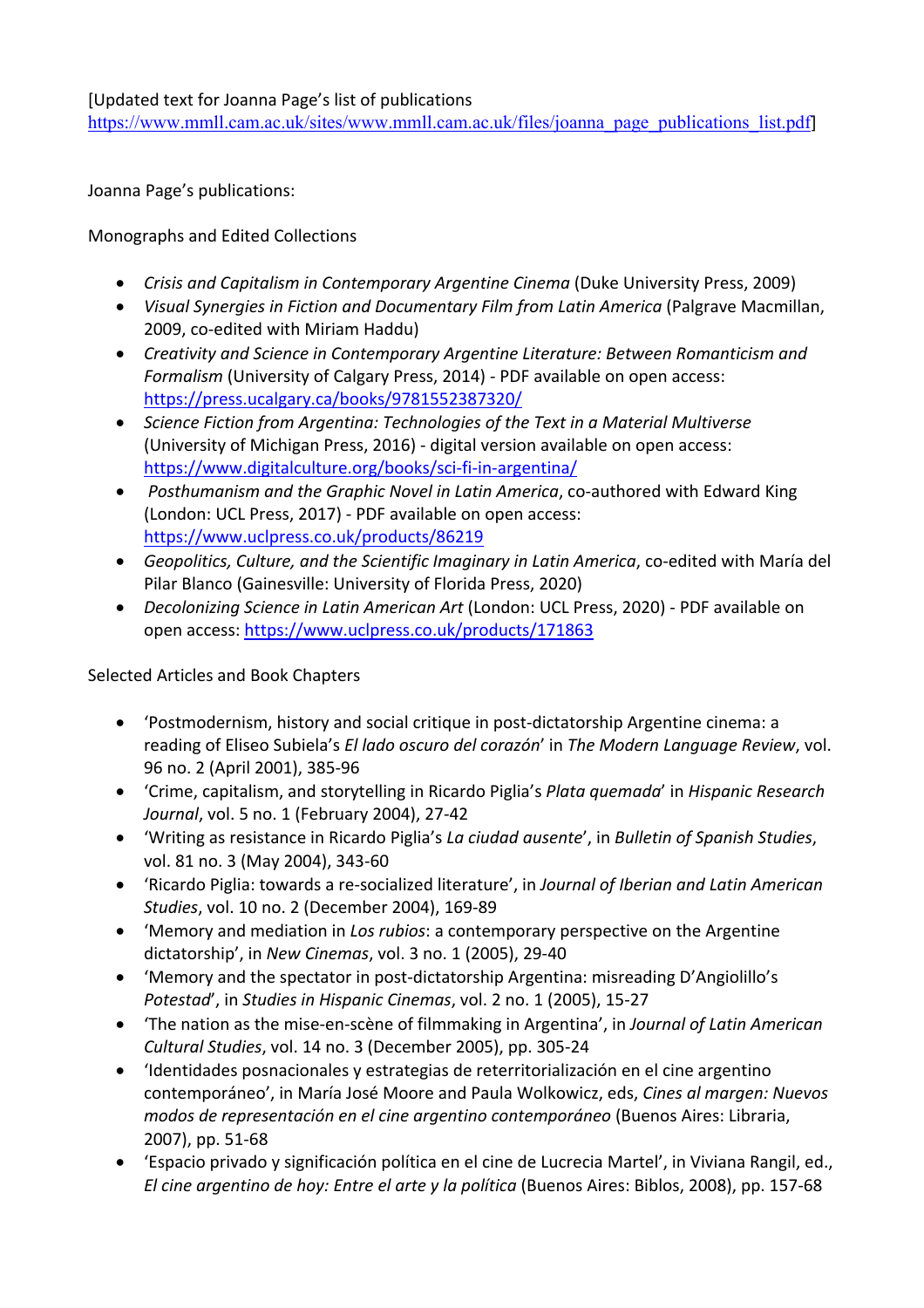- 'Digital Mimicry and Visual Tropes: Some Images from Argentina', in Miriam Haddu and Joanna Page, eds, *Visual Synergies in Fiction and Documentary Film from Latin America* (New York: Palgrave Macmillan, 2009), pp. 197-217
- 'Introduction: Fiction, Documentary and Cultural Hybridity in Latin America', in Miriam Haddu and Joanna Page, eds, *Visual Synergies in Fiction and Documentary Film from Latin America* (New York: Palgrave Macmillan, 2009), pp. 3-13
- 'Intellectuals, Revolution and Popular Culture: A New Reading of *El Eternauta*', in *Journal of Latin American Cultural Studies*, vol. 19 no. 1 (March 2010), 45-62
- 'Beyond Reflexivity: Acting and Experience in Contemporary Argentine and Brazilian Documentaries', in Jens Andermann and Álvaro Fernández Bravo, eds, *New Argentine and Brazilian Cinema: Reality Effects* (New York: Palgrave Macmillan, 2013), 75-86
- 'Folktales and Fabulation in Lucrecia Martel's Films', in Geoffrey Kantaris and Rory O'Bryen, eds, *Popular Culture: Politics, Media, Affect* (London: Tamesis, 2013), 71-87
- 'Retrofuturism and Reflexivity in Argentine Science Fiction Film: The Construction of Cinematic Time', in *The Arizona Journal of Hispanic Cultural Studies*, vol. 16 (2012), 227-44
- 'Temporalities in Latin American Cinema', with Ignacio M. Sánchez Prado, in *The Arizona Journal of Hispanic Cultural Studies*, vol. 16 (2012), 203-210
- 'Más allá de la reflexividad: Actuación y experiencia en León, Rejtman y Coutinho', in Jens Andermann and Álvaro Fernández Bravo, eds, *La escena y la pantalla: Cine contemporáneo y el retorno de lo real* (Buenos Aires: Colihue, 2013)
- 'Polytemporality in Argentine Science Fiction Film: A Critique of the Homogeneous Time of Historicism and Modernity', in Jennifer Feeley and Sarah Wells, eds, *Simultaneous Worlds: Global Science Fiction Cinema* (Minneapolis: University of Minnesota Press, 2015), pp. 137- 53
- 'Ethnographic Encounters and Interculturalism: New Modes of Reflexivity in Contemporary Documentaries from Argentina', in Michael J. Lazzara and María Guadalupe Arenillas, eds, *Latin American Documentary Film in the New Millennium* (New York: Palgrave, 2015), pp. 135-53
- 'Malvinas, sociedad civil y populismo: una mirada desde el cine', in Marián Durán Semilla, comp., *Relatos de Malvinas: Paradojas en la representación e imaginario nacional* (Villa María, Córdoba [Argentina]: Eduvim, 2016), pp. 301-331
- 'New Urban and Media Ecologies in Contemporary Buenos Aires', in Johan Andersson and Lawrence Webb, eds, *Global Cinematic Cities: New Landscapes of Film and Media* (London and New York: Wallflower Press, 2016), pp. 79-94
- 'Reflexividad en la obra de Eduardo Holmberg: el rol de la ciencia ficción y la fantasía en la modernización y el control de las masas', *Revista iberoamericana* (Special Issue: La ciencia ficción en América Latina: Aproximaciones teóricas al imaginario de la experimentación cultura), vol. 83 nos 259-60 (April-September 2017), 431-48
- 'Neoliberalism and the Politics of Affect and Self-Authorship in Contemporary Chilean Cinema', forthcoming in María Delgado, Randal Johnson and Stephen Hart, eds, *Companion to Latin American Film* (Oxford: Blackwell-Wiley, 2017), 269-84
- 'Contemporary Cinema in Argentina, Brazil and Chile: The Curious Role of the State in a Neoliberal Era', in Marvin D'Lugo, Ana M. López and Laura Podalsky, eds, *The Routledge Companion to Latin American Cinema* (London and New York: Routledge, 2017), 44-61
- 'Complejidad y creatividad en la narrativa de Marcelo Cohen', in Gustavo Ariel Schwartz and Víctor E. Bermúdez, eds, *#Nodos* (Pamplona: Next Door Publishers, 2017), 188-90